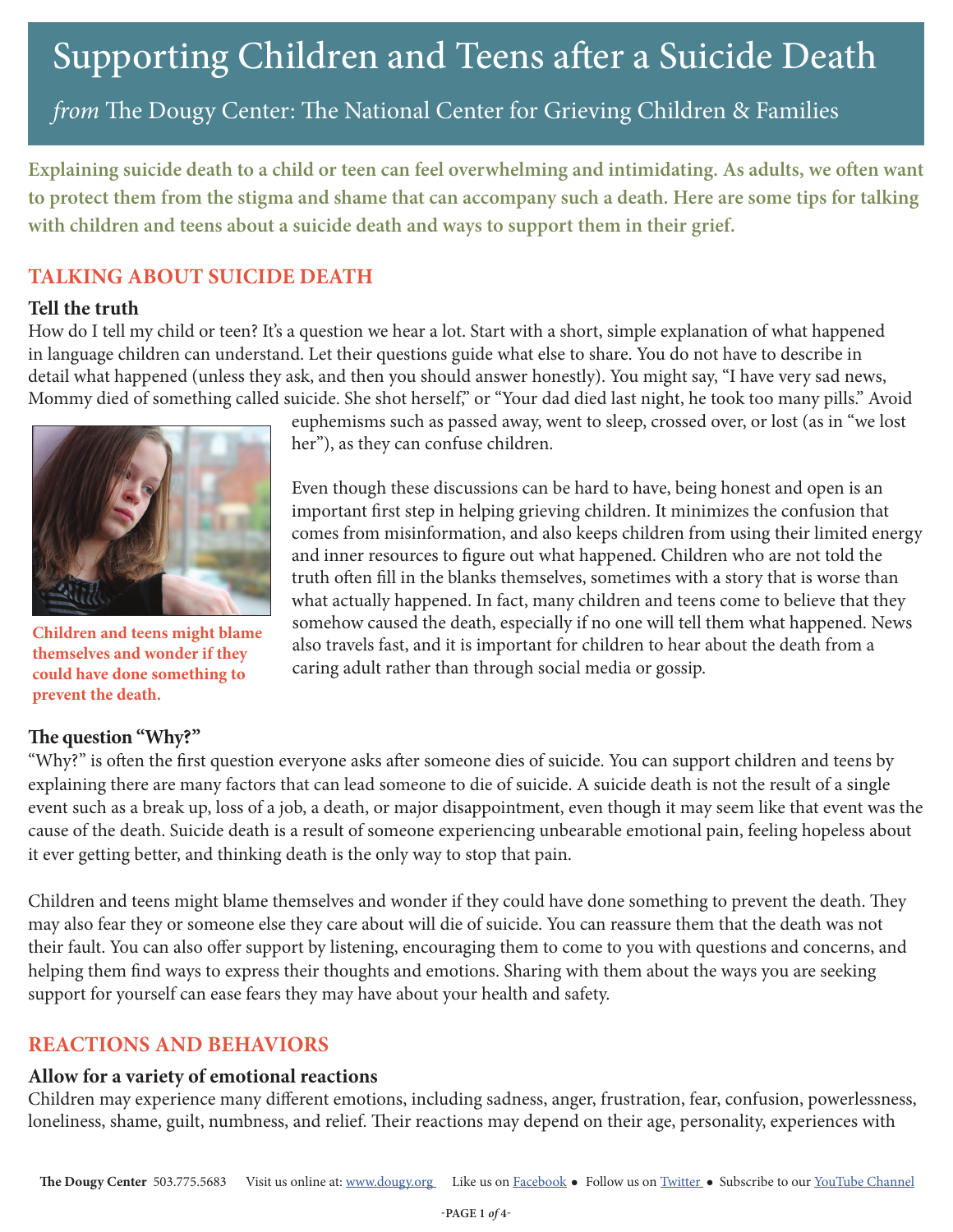*from* The Dougy Center: The National Center for Grieving Children & Families

death, and developmental level. Sometimes children don't show any visible reaction at all. There are no right or wrong feelings in grief, just individual experiences.

It is not uncommon for a child or teen to feel relief after the death, especially if mental health issues created turmoil. Some may feel the parent abandoned them, or that they were unlovable. Children tend to move quickly from one emotion to another, crying one minute and asking for a snack the next. With powerful emotions like anger and fear, consider finding ways for children to safely express them. Remind children that while it's okay to have big feelings, "You are really, really angry right now, and that's okay," it's not okay to hurt anyone or anything. "You can be really angry, but you can't kick me or throw your toys at the dog. You can punch the punching bag or stomp on the bubble wrap."

## **WHAT HELPS**

### **Compassionate listening**

When children and teens are grieving, people can be quick to offer advice and give opinions. What's most helpful is to listen without judging, interpreting, advising, or evaluating. It can be tempting to minimize their feelings, or convince them to think or feel differently than they do. If it's a case of misinformation, it's helpful to provide the correct details, but still allow them to express their take on things. Sometimes the best response is to validate their thoughts and feelings. For example, "You really get uncomfortable when kids at school talk about hating their mom. You wish they knew what it's like to have a mom die." Responding in this way helps children and teens trust that you will listen, leaving them more likely to come to you when they're hurting or needing advice. You don't have to have all of the answers. There are many questions surrounding a suicide death that do not have answers. It's okay to say you don't know.

### **Routines and consistency**

Life is often in upheaval after a suicide death, so it's helpful to find ways to create predictability. Examples include: routines around breakfast, getting to school, after-school, chores, and bedtime. Children may also need some flexibility so they know what to expect, "Bedtime is at 7:30pm," but can trust that if they need something different ("Tonight we can read an extra story"), the people in their world will be responsive.

### **Choices**

When someone dies, children can feel powerless and out of control. Giving children choices can help them regain a sense of power and control in their world and trust that they can have a say in their lives. Provide day to day choices that are in line with their developmental level. For example: "Would you like hot or cold cereal for breakfast?" "I need help with dinner, would you like to set the table or clear the dishes?" "The trash needs to go out today, would you rather take it out this morning or after school?"

It's also important to let children and teens make choices about issues directly related to the death and their grief. Examples include asking children and teens if they want to help with sorting the belongings of the person who died (and which items they would like to keep) and how they want to acknowledge significant days such as holidays, birthdays, and the anniversary of the death.

## **Space for play and creativity**

Children and teens often turn to play, movement, and creativity to express themselves and make sense of their situation. Consider offering opportunities for playing with dolls and puppets; creating art of all kinds (remember the process is more important than the product); and writing, journaling, and making videos. Big energy play like running, punching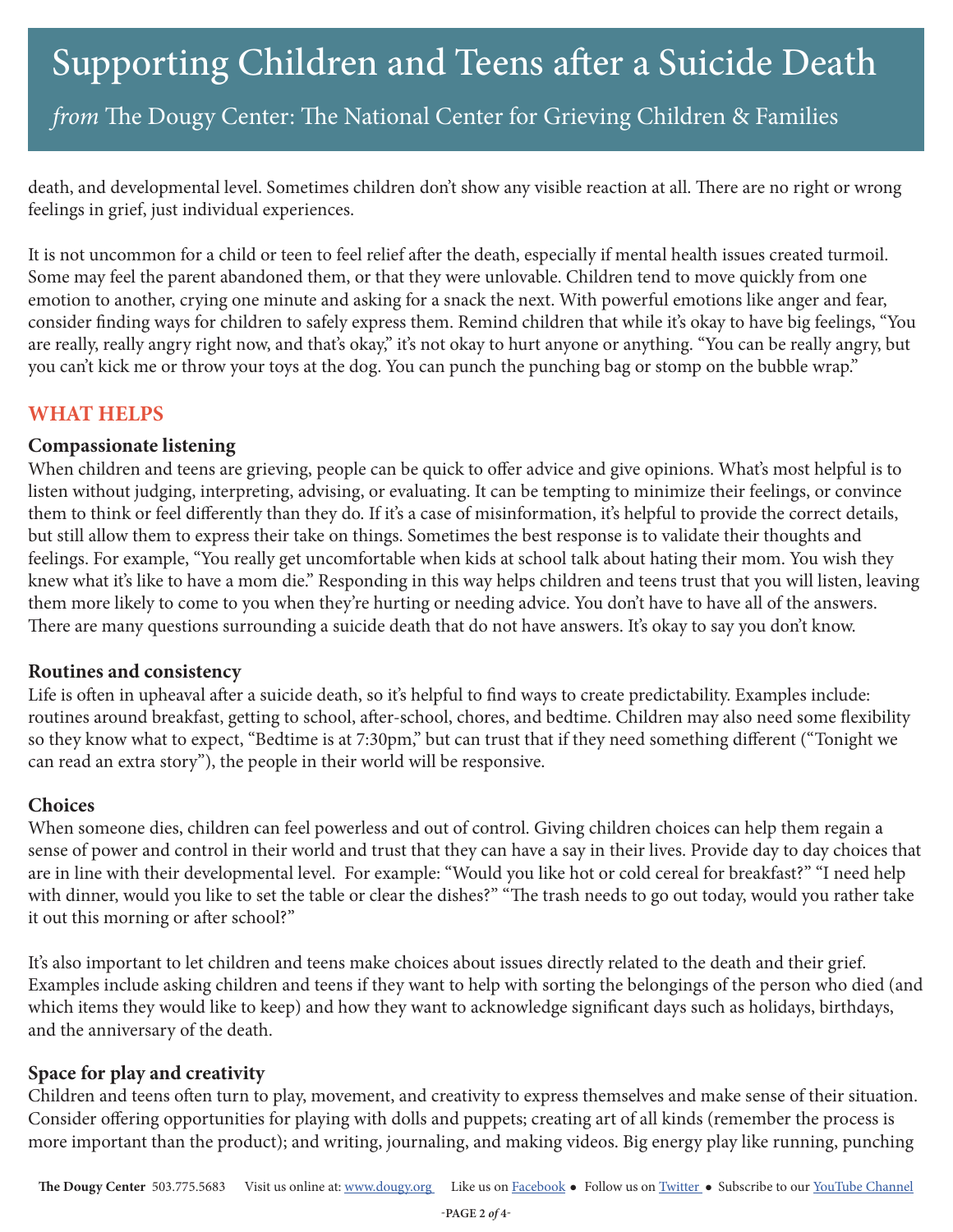# Supporting Children and Teens after a Suicide Death

*from* The Dougy Center: The National Center for Grieving Children & Families

a bag, shooting hoops, pounding on a drum, and sports can be safe ways to express strong emotions, as can playing an instrument, writing songs, or simply listening to music.

### **Remember the person who died**

Remember and talk about how the person lived rather than just about how they died. Their life was unique and important. After a suicide death, people often avoid talking about the person who died because they don't know what to say. You can help by sharing pictures, stories, and details about the person's life: "Your daddy really liked going fishing with you," or "Your mom was a great cook, I know you loved her pancakes." Sometimes just remembering to say the person's name can be very meaningful to children and teens.



**Children and teens often turn to play, movement, and creativity to express themselves and make sense of their situation.** 

### **Funerals, memorials, and celebration of life services**

Many families who have experienced a suicide death wonder if they should hold a service and if children should be allowed to attend. Every family is different, but we've learned from children and teens that having some way of saying goodbye is important. Ask children and teens how much they want to be involved in the planning. They often have clear ideas about how they want to honor the person who died. For some families, choosing to have a service is another way of breaking down the stigma that can surround a suicide death.

### **Support at school**

School can provide routine, familiarity, and consistency. It can also be a source of stress, depending on how understanding and flexible the school community is. Talk with teachers and other staff about the death and how they can be supportive. Ask your child what they would like to share with their classmates and others in the school, and help children plan how they will respond to questions. Here are some examples: "My brother died of suicide." "My mom died from taking too many pills." "My dad died, that is all I want to say right

now." Sometimes families are surprised when members of the school community know more about the death than you and your children had planned to share. Consider preparing children for unexpected and sometimes unkind questions and comments.

### **Be aware of words**

When talking about a suicide death the words you use matter. There are some ways of talking about it that can add to the shame and stigma surrounding suicide. For example, consider avoiding the phrase "committed suicide." Committed is a word associated with criminal behavior ("He committed a felony"). Instead, try saying "he died by suicide" or "she killed herself." Using this language decreases stigma and judgment by talking about suicide the way we would any other type of death ("She died of cancer"). Another challenging phrase is "successfully completed suicide." Remembering someone for being successful or unsuccessful at killing themselves adds to stigma. Negative comments such as, "That was such a selfish act," "He was so crazy, no wonder he killed himself," and "What a cowardly way to go," are not helpful. If questions come up, you can ask, "You're wondering if Daddy was being selfish. What do you think?" You can then add something to help them better understand how intense emotional pain can lead people to feel hopeless and think death is the only option to stop the pain they are in.